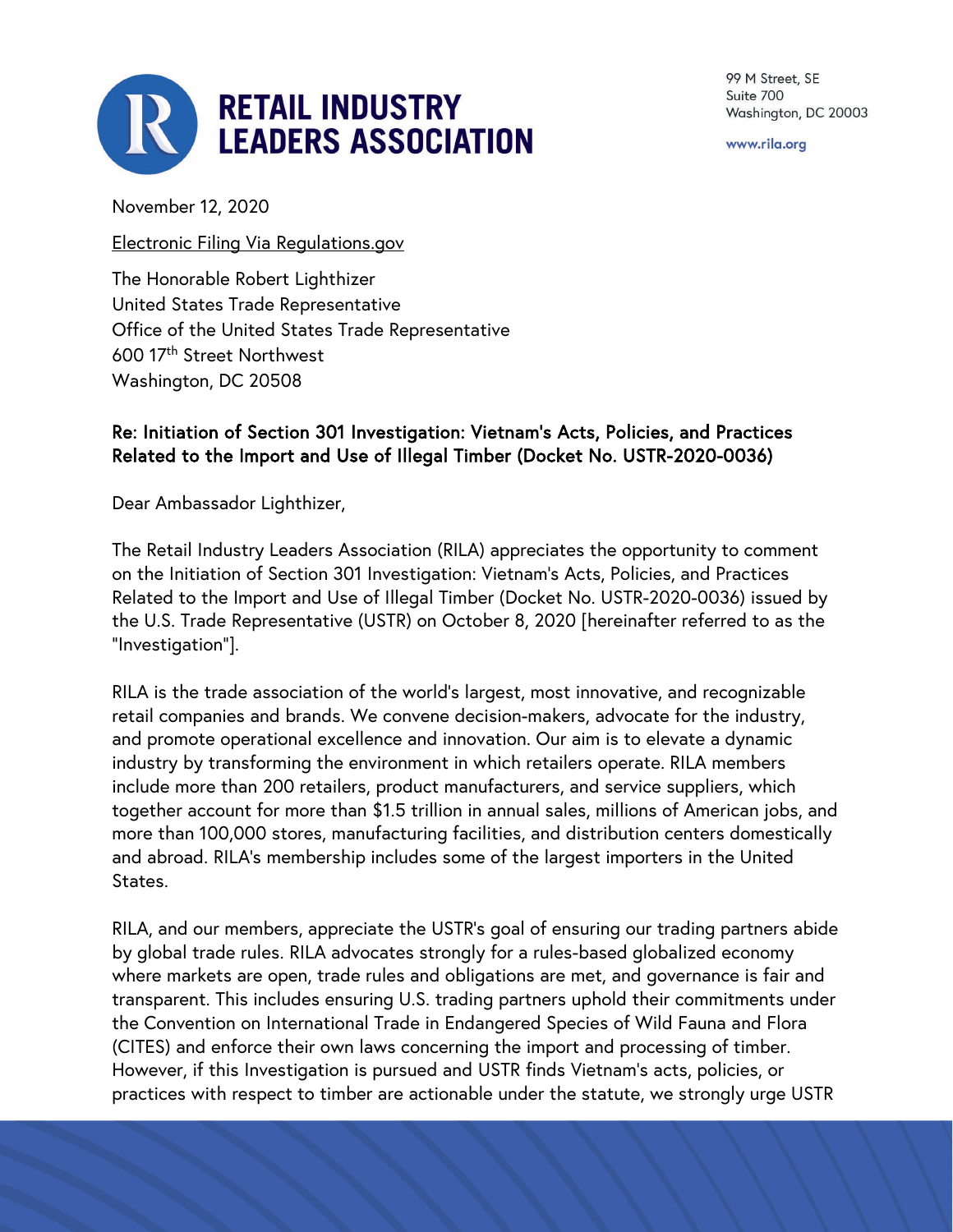to seek recourse through bilateral negotiations rather than apply tariffs – the imposition of which will harm American businesses and consumers.

USTR should seek recourse for any actionable conduct through bilateral negotiations – not tariffs. Section 301 provides USTR with several options to remedy a foreign trade practice: (1) withdraw or suspend trade agreement concessions; (2) impose duties or other import restrictions; or (3) enter into a binding agreement with the foreign government to either eliminate the practice in question (or the burden to U.S. commerce) or compensate the United States with satisfactory trade benefits. In determining how best to remedy any potential unfair trading practice by Vietnam with respect to timber, we urge USTR to avoid imposing tariffs which places additional economic burdens on American businesses.

Instead, we urge USTR to seek recourse for any actionable conduct through bilateral negotiations with Vietnam. Such negotiations could lead to the establishment of a protocol to update the 2007 Trade and Investment Framework Agreement (TIFA) between the United States and Vietnam. The protocol could establish a basis for regular ongoing dialogue with Vietnam to promote sustainable forestry and legal timber trade, combat illegal logging, and provide for enhanced customs enforcement cooperation. The U.S. has pursued similar models with other trading partners, such as through the Memorandum of Understanding on Combatting Illegal Logging and Associated Trade with China, and more recently the Protocol to update the 2011 Agreement on Trade and Economic Cooperation (ATEC) with Brazil – which includes notable commitments to cooperate electronic phytosanitary certificate and e-CITES processes and certificate exchanges.

We believe this approach could create meaningful results. Vietnam has already demonstrated a willingness to tackle unfair timber practices as a means to enhance its bilateral trading relationships. For example, Vietnam recently issued a Decree implementing its Vietnam Timber Legality Assurance System regulations for importing and exporting timber following a risk-based approach. The Decree implements Vietnam's commitments under its Voluntary Partnership Agreement on Forest law enforcement, Governance and Trade (VPA-FLEGT) with the EU. The Administration should work closely with Vietnam to ensure the Decree and VNTLAS system are implemented quickly and effectively. In addition, the Administration should establish a protocol to the 2007 TIFA that strengthens Vietnam's forestry governance, rather than resort to tariffs. Such an agreement could serve as a U.S. counterpart to the VPA as well as a foundation for broader bilateral commitments between the U.S. and Vietnam over time.

Tariffs Harm American Workers, Businesses and Consumers. The retail industry has been battered by the pandemic and ensuing recession. Yet, our members are working tirelessly to ensure they are keeping employees on the payroll, pivoting business

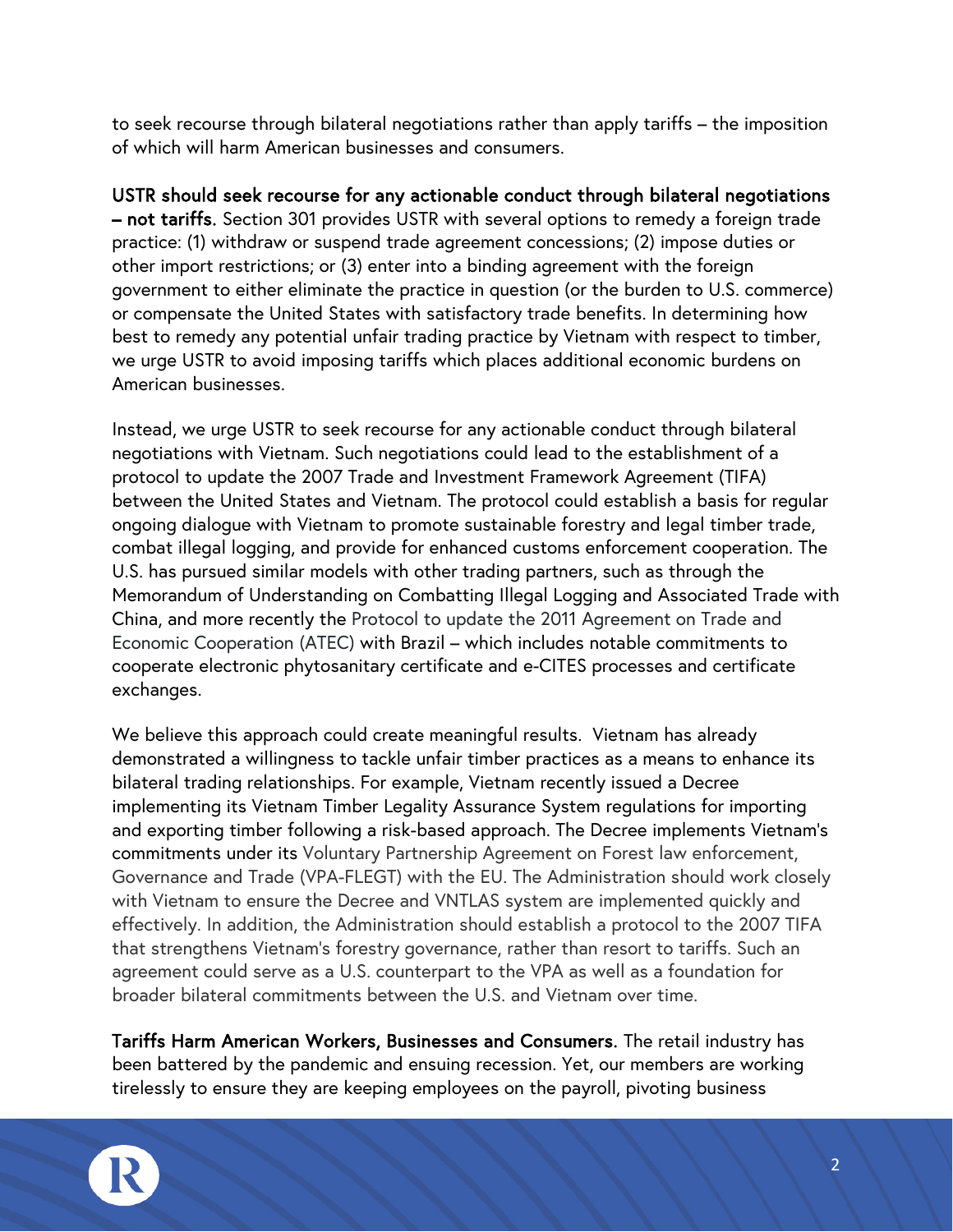operations to meet rapidly changing consumer needs, and providing a safe environment for their associates and consumers. But the unprecedented loss of revenue tied to government-mandated closures and decreased consumer spending has created a difficult economic environment for many American businesses.

The pandemic coupled with the financial burden of another trade war with an important U.S. trading partner could be the death knell for many American businesses and jobs. Over the past two years, tariffs imposed under section 301 actions have been costly for American businesses. In fact, American businesses have paid over \$68 billion<sup>[1](#page-2-0)</sup> in additional tariffs thus far -- negatively impacting their ability to grow and invest here in the U.S., create more American jobs, and provide affordable goods to American customers. In fact, a study by the Federal Reserve Board found that manufacturing employment in the United States was reduced by 1.4 percent as a result of the trade war.<sup>[2](#page-2-1)</sup> Additional tariffs would only do further harm to an already fragile economy.

Further, as the current pandemic has illustrated, American lives depend on the U.S. securing reliable supply chains for critical goods. Staples in the daily lives of Americans such as kitchenware, furniture, apparel, and office supplies are all imported from Vietnam. An increase in the costs of these and other goods will cause supply chain uncertainty as retailers are forced to either bear the increased costs or seek new trading partners to avoid the high tariffs. Supply chain uncertainty prevents retailers from being able to plan for the future, create jobs, and provide their customers with the widest possible selection of affordable and quality products.

Trustworthy suppliers are critical to maintaining a dependable supply chain that not only meets our members' business needs, but also their high standards for safe and sustainable products. Our members have long-lasting and successful relationships with Vietnamese manufacturers that would be undermined if tariffs are implemented at the conclusion of the Investigation.

Vietnam is a Critical U.S. Ally and Trading Partner. In addition to being a reliable trading partner for American goods and services, Vietnam is an indispensable American ally and strategic partner in Southeast Asia. The U.S. and Vietnam have shared interests and goals, especially with regards to maritime threats in the South China Sea. Deepening the bilateral relationship is a critical component of the Administration's Indo-Pacific Strategy. We were encouraged by the strides made in the U.S.-Vietnamese relationship during President Trump's first term when he made two official visits to the nation in 2017 and 2019. And just last month, the Administration, in partnership with the Government of

<span id="page-2-1"></span><span id="page-2-0"></span><sup>2</sup> Aaron Flaaen and Justin Pierce, *Federal Reserve Board: Disentangling the Effects of the 2018- 2019 on a Globally Connected U.S. Manufacturing Sector* (December 2019).



<sup>1</sup> CBP Trade Statistics, *available at* [https://www.cbp.gov/newsroom/stats/trade.](https://www.cbp.gov/newsroom/stats/trade)